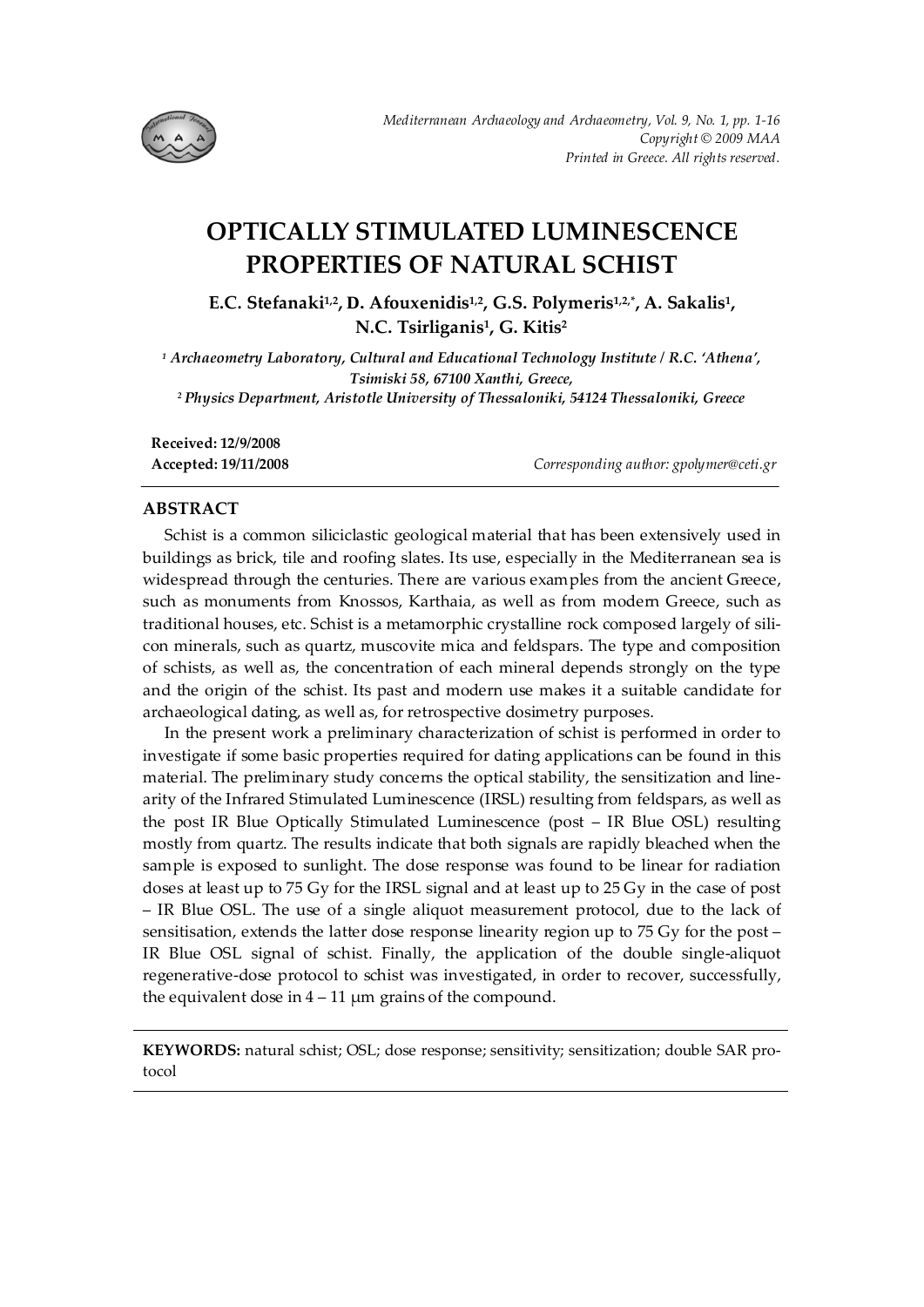# **1. INTRODUCTION**

Optically Stimulated Luminescence (OSL) has been established as a promising dosimetric technique in various fields, such as medical, environmental, personal, space and retrospective dosimetry (McKeever, 2001; Bøtter Jensen et al, 2003; Yukihara et al., 2006). The case of retrospective dosimetry, consists of two major categories, namely the archaeometry luminescence dating (Liritzis, 2000) and accidental dosimetry. Both fields involve the use of any geological material as dosimeter in order to evaluate the accumulated dose over a long time period. Any geological material is a natural dosimeter in action. However, its use as a dosimeter requires a prior systematic characterization in order to find if its properties meet the requirements set by the specific application.

Schist is a common geological siliciclastic material that has been extensively used in buildings as brick, tile and roofing slate. Its use, especially in the Mediterranean Sea is widespread through the centuries. There are various examples from the ancient Greece, such as monuments from Knossos, Karthaia, as well as from modern Greece, such as traditional houses, etc. A preliminary thermoluminescence (TL) characterization of this material, performed by Afouxenidis et al., (2007) indicated that natural schist is a promising TL candidate for archaeological dating and retrospective dosimetry measurements, due to its linear TL response for doses in the range between  $1 - 100$  Gy (with the 110<sup>o</sup>C being an exception, yielding saturation at near  $50 \text{ Gy}$ ) and the easy – to – bleach TL signal. Finally, the sensitivity of the TL signal was found to be very stable, with the exception of the  $270^{\circ}$ C glow peak that was highly sensitized.

In the case of OSL dating using unfired geological materials the basic requirement is the zeroing of latent luminescence signals by bleaching due to exposure to daylight. The surface of stony objects has been exposed to daylight before they have been included in a building. After that parts of their surfaces ultimately become shielded from light allowing the dating of various archaeological and geological events, such as construction and destruction of stone buildings (Greinlich et al., 2005; Vafiadou et al., 2007). A detailed account of OSL and TL on various rock types has been reported by Liritzis et al., (2008a).

There have been several attempts to employ common building materials in dating historic buildings and monuments. Liritzis (1994) proposed the use of limestone to date megalithic structures. Similar attempts were also made to determine the ages of the Temple of Apollo at Delphi and the pyramid-like structures in Greece (Liritzis et al., 1997b; Theocaris et al., 1997). The applied methodology involved thermoluminescence measurements, but was hampered by the fact that a significant residual TL signal in limestone is left, even after a prolonged exposure to sunlight (Liritzis and Galloway, 1999). The same problem in sediment dating was overcome by using OSL techniques (Huntley et al., 1985), while in the case of limestones by the new quartz extracted technique (Liritzis et al., 2008a).

The application of schist in OSL dating according to the principle described above could be very promising. The aim of the present work is to study the basic optical properties of natural and chemically untreated schist, in order to inves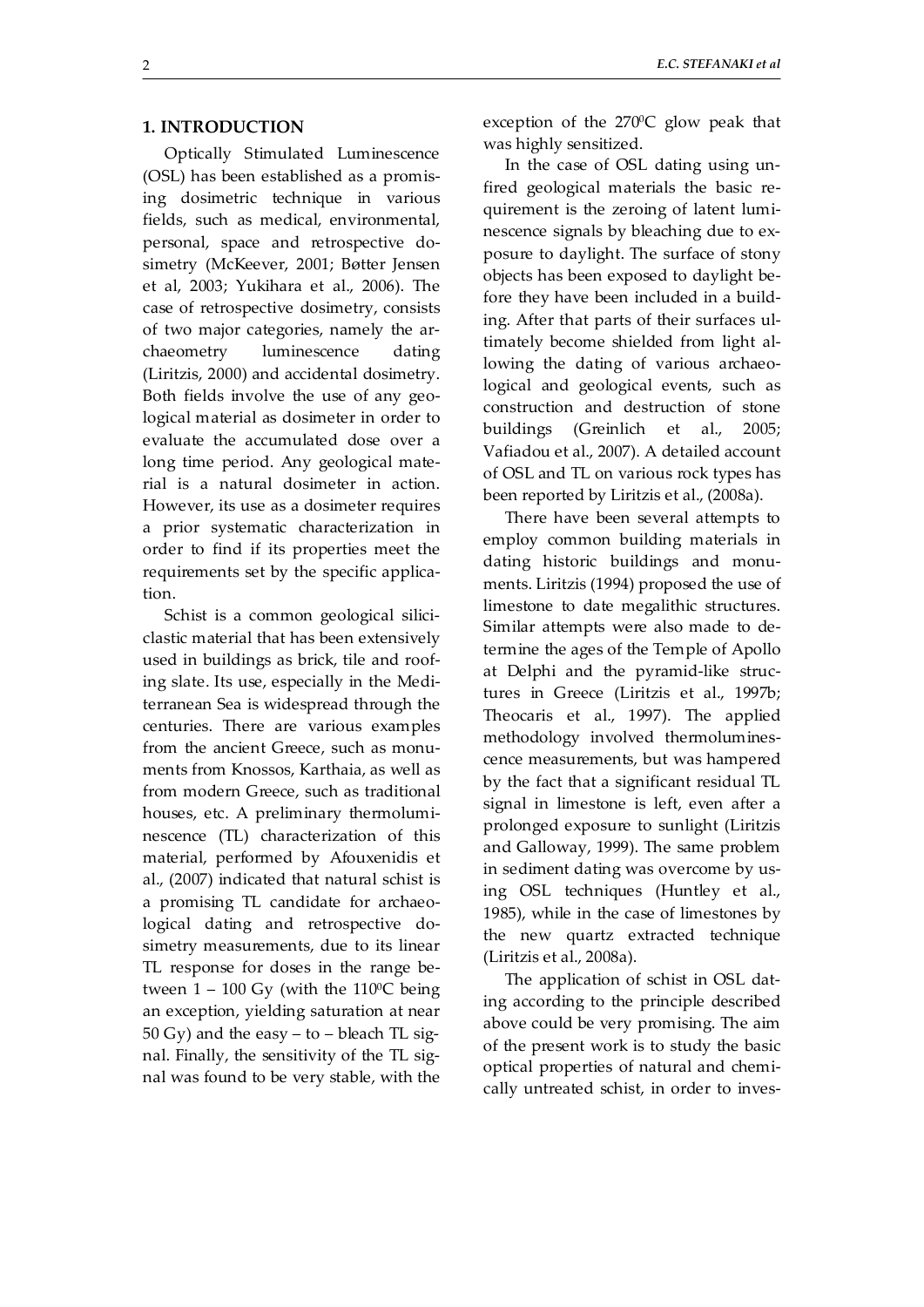tigate whether it fulfills the necessary requirements as an OSL dating material.

## **2. MATERIALS AND METHODS**

## *2.1 Sampling*

The material used in the present study is a natural schist sample obtained from a roofing slate of a house in the village Koupa, in Nothern Greece. The elemental and mineralogical composition of this specific sample was investigated by the micro-X Ray Fluorescence  $(\mu$ -XRF) and X Ray Diffraction (XRD) techniques. Spectral results are given in Figs. 1 and 2. These results indicate that the schist sample was rich in silicon and consisted mainly of quartz and albite  $(Na(AlSi3O8))$ , a common type of feldspar. Mineral separation was not attempted in this preliminary study. The reason is that in most cases a very limited amount of material capable for application can be obtained. Therefore, it is very important to find that the mixed natural and chemically untreated material in the state of fine grains possesses all the necessary properties for the OSL dating procedure. So, for the OSL measurements, a piece of the original sample was initially crushed in a vice and grains of dimensions between 4 and 11 μm were selected and deposited on 1 cm2 aluminum discs using the Zimmerman method (1971). Previously, the outer surface layers were mechanically removed in order to remove weathering products.

# *2.2 Apparatus and methodology*

All luminescence measurements were performed using the RISØ TL/OSL reader (model TL/OSL – DA – 15), equipped with a high-power blue LED light source, an infrared solid state laser and a 0.085 Gy/s <sup>90</sup>Sr/<sup>90</sup>Y β-ray source. The reader is fitted with an EMI 9635QA PM Tube (Bøtter- Jensen et al., 2000). All luminescence signals were detected through a 7.5 mm Hoya 340 filter. The latter was chosen, because albite presents its main emission band from  $\sim 150$ to 350 nm, centred at 290 nm (Clarke and Rendell, 1997). This spectral band almost coincides with the transmission characteristics of the Hoya 340 detection filter (Bøtter- Jensen, 1997).

The power level was computer controlled and set at 90% and 70% of the maximum power for the infrared and blue stimulated luminescence respectively, delivering to the sample a total of 36 and  $\sim$ 95 mW cm<sup>-2</sup> respectively. All measurements were performed using continuous wave OSL (CW-OSL) stimulation mode. In order to monitor independently the OSL contribution from quartz and feldspars, the measurement procedure involved exposure to infrared (IR) light, prior to the measurement of the blue light-stimulated OSL signal (termed post – IR Blue OSL) (Liritzis et al., 1997a; Banerjee et al., 2001; Liritzis et al., 2001; Roberts and Wintle, 2003). We have to stress here that the post – IR Blue OSL signal is likely to be dominated by quartz, but should also contain an unknown contribution from feldspars, since it has been demonstrated that a significant OSL signal can be obtained from feldspar grains even after the infrared stimulated luminescence (IRSL) signal has been reduced to a negligible level (Duller and Bøtter-Jensen, 1993; Roberts and Wintle, 2003).

Stimulation times were chosen to be 150 s for IRSL and 60 s for post – IR Blue OSL. Initial tests verified that these stimulation times were adequate for both lu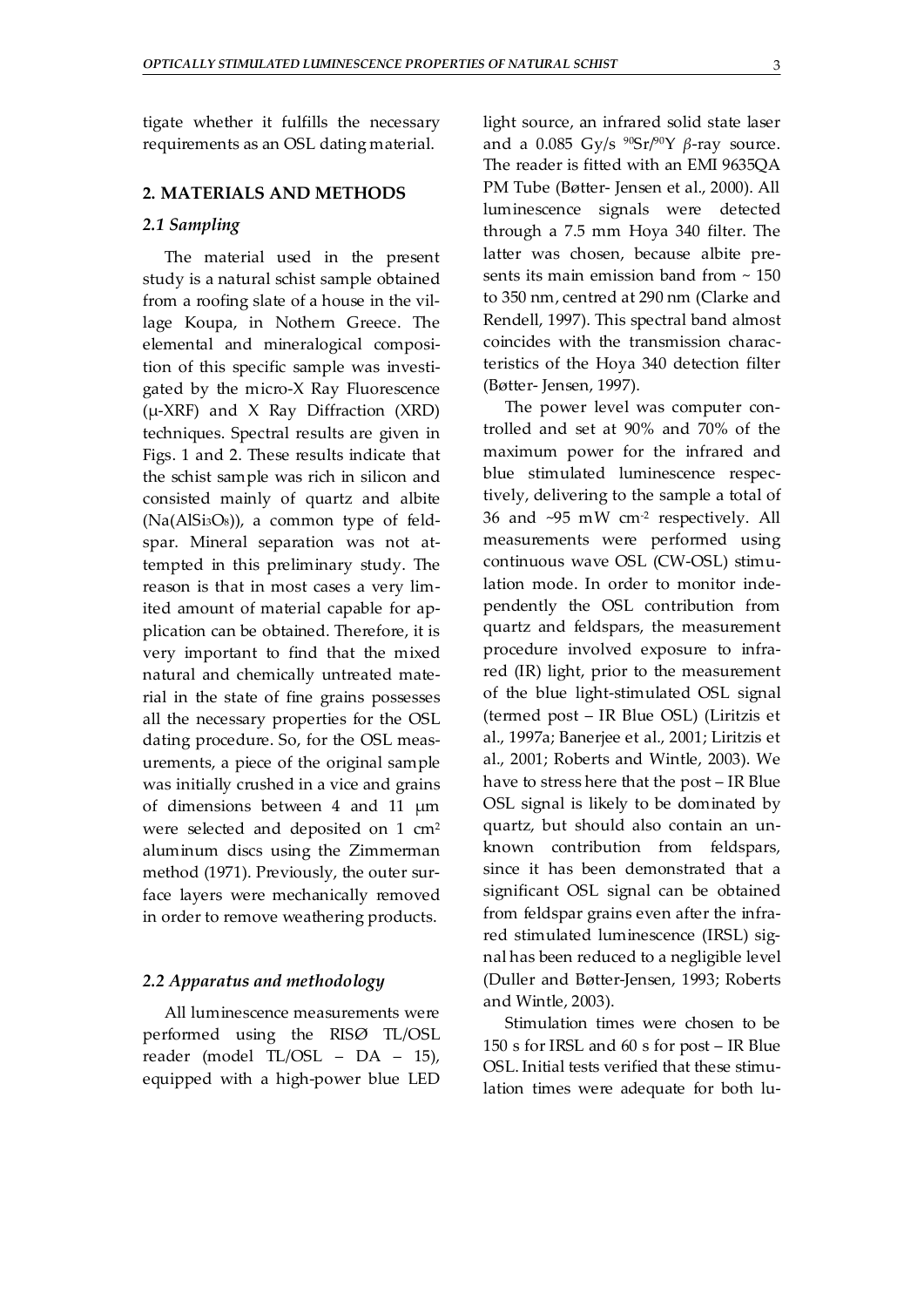minescence signals to reach the dark current count rate. Both signals were measured; at room temperature without preheat, as well as at 125°C after the sample had been preheated at a temperature of 180<sup>o</sup>C for 10 seconds. The choice of the specific preheat temperature of  $180^{\circ}$ C, was based on separate experiments described in the next section 2.3.

# *2.3 Preheat test*

The preheat test is performed in order to evaluate the optimal preheat temperature, for both Infrared and Post- IR Blue stimulation measurements, needed to remove the " $110^{\circ}$ C" glow-peak which is present during the artificial beta irradiation. While investigating the preheat temperature to be used in a retrospective

dosimetry study it is necessary to compare the response of both natural IRSL and post-IR blue OSL signals as well as the corresponding regenerated signals, in the latter situation using aliquots in which the trapped charge has been removed by the laboratory bleach and then given a laboratory dose. At the present test, the effect of 10 sec preheats was studied at temperatures ranging between  $120^{\circ}$ C and  $280^{\circ}$ C (with a step of  $20^{\circ}$ C) on the shape of the decay curves obtained subsequently. In the case of regenerated signals, a dose of 4.5 Gy was delivered. It is the ratio of these two signals, namely natural over regenerated luminescence, that is plotted in Fig. 3 as a function of preheat temperature in the case of IRSL (lower figure, B) as well as of Post - IR Blue OSL (upper figure, A).



**Figure 1. X – Ray diffraction spectrum of schist. One of the main components is quartz (***SiO2***).** 



**Figure 2. X – Ray diffraction spectrum of schist. One of the main components is also albite (***Na(AlSi3O8)***), a common type of feldspar.**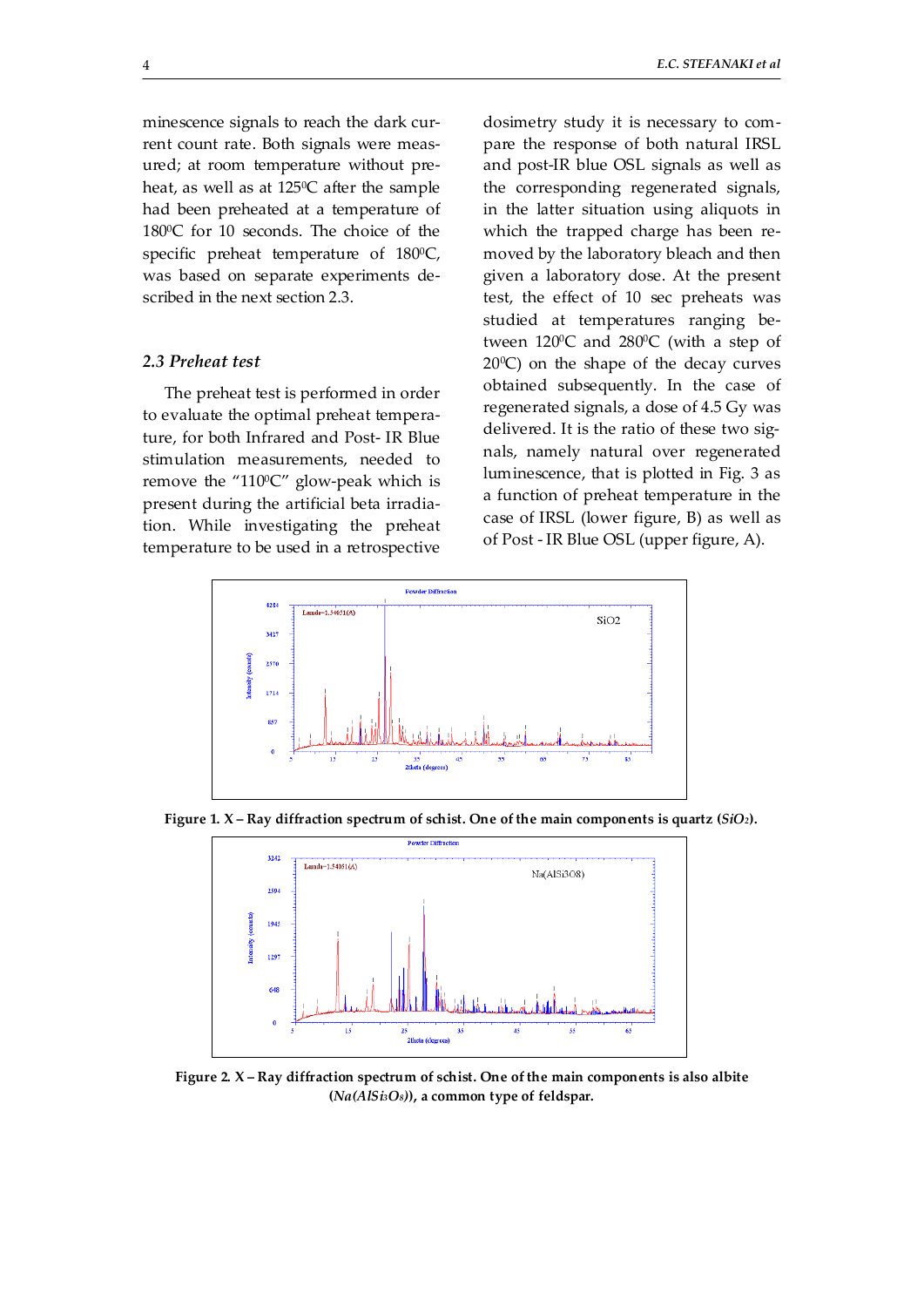As can be seen from Fig. 3A there is no systematic effect on the natural over regenerated luminescence ratio for the case of Post - IR Blue OSL curve shapes among the preheat temperatures of 140- 2200C. These results indicate a component which is thermally very stable in that specific temperature region, hence extremely useful for dating and retrospective dosimetry. The respective temperature region for the IRSL is between  $140 - 180$ <sup>o</sup>C, as can be seen from the plateau. Consequently, the preheat temperature should lie among the common plateau area of both IRSL and Post- IR Blue OSL, namely it will be the one of 1800C.



**Figure 3. Preheat test for schist for post- IR Blue OSL (upper figure) and IRSL (lower figure). All measured OSL were stimulated at 1250C following a 10 sec preheat at tempera**tures from  $100^{\circ}$ C to 280<sup>°</sup>C. A plateau is ob**served among the preheat temperatures of 140- 2600C, 180- 2400C in the case of Post- IR Blue OSL, while the respective area for the IRSL is among 100-180°C.** 

# *2.4 Decay curves - Method of analysis*

Decay curves for the natural OSL signal of the schist's sample are presented in Fig. 4. The left hand side figure presents the continuous wave IRSL decay curve, whereas the right hand side figure gives the respective post-IR Blue OSL decay curve, both measured at room temperature.



**Figure 4. Decay curves of natural OSL signal for the schist sample. The figure on the left shows the continuous wave IRSL decay curve, while the figure on the right shows the respective post-IR Blue OSL decay curve. Both curves were obtained at room temperature. Insets show the respective curves in logarithmic y-scale***.*

The presence of intense luminescence signals for both stimulation wavelengths is explained by the mineralogical composition of the sample as was indicated by the XRD results, since the schist sample is rich in silicon and consisted mainly of quartz and albite  $(Na(AlSi3O8))$ , a common type of feldspar. The IR stimulated luminescence signal, resulting mostly from feldspars, is more intense than that resulting from post-IR Blue stimulation. However, both signals are very easy to bleach, since they decay very fast in the first seconds of stimulation. Therefore, there is no need for a full component resolved study for the OSL signals, since in both cases the latter consists mostly of one component. Instead, luminescence signals are analyzed using the raw signal integrated over the first second of stimulation. Fig. 4 confirms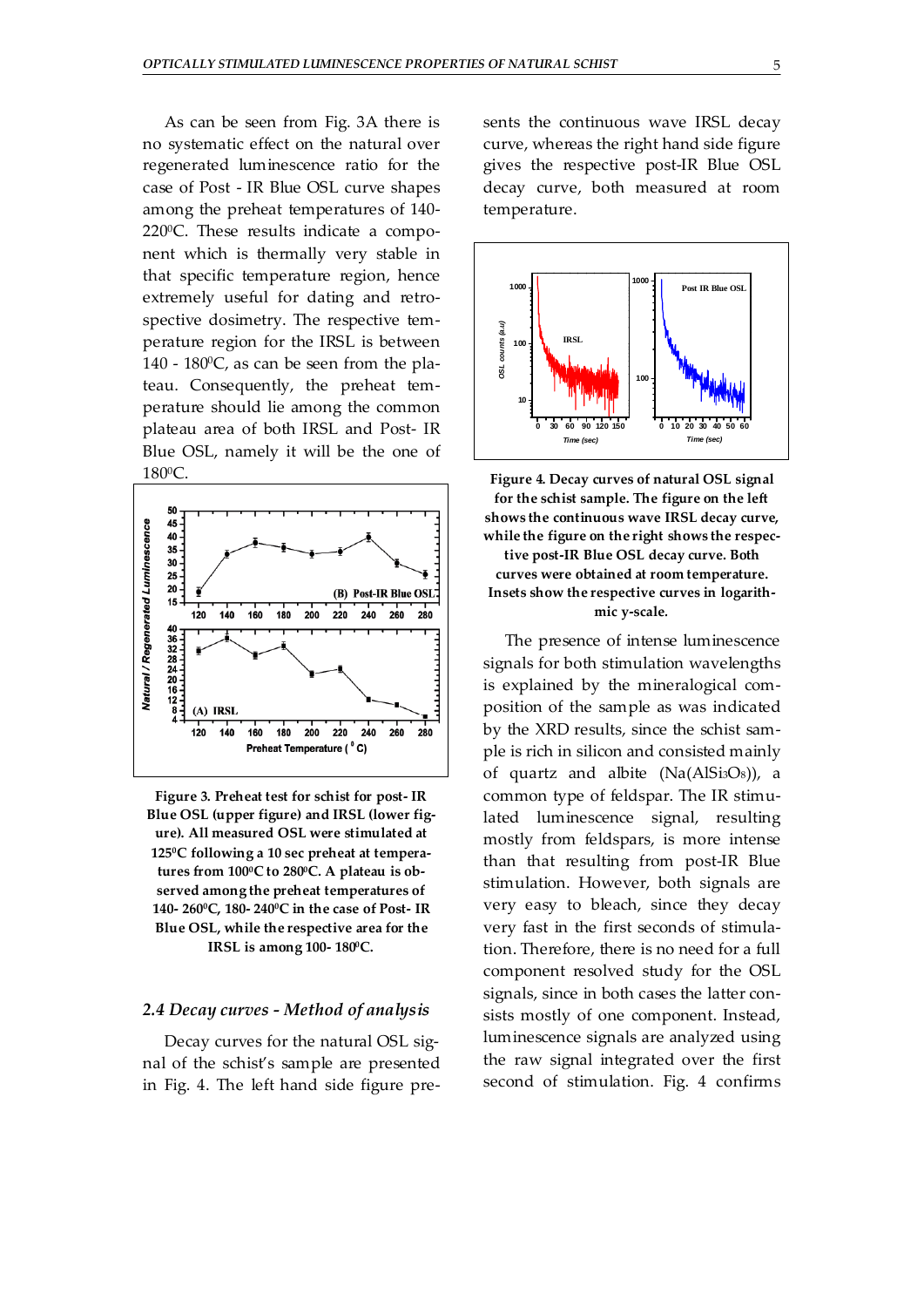also that the illumination times used in both cases are adequate to empty traps responsible for both luminescence signals. Therefore, the OSL signal measured at the last 5 seconds of stimulation was subtracted as background from the initial luminescence intensity of the obtained decay curves.

#### **3. RESULTS & DISCUSSION**

#### *3.1 Bleaching properties*

Adequate optical resetting of previously accumulated luminescence signal is a fundamental requirement for accurate dating. The likelihood of full resetting depends on many factors, but one of the most important is the ability of the mineral used, to bleach rapidly. In order to study the bleaching ability of schist, 22 different aliquots were divided into ten separate groups of two aliquots each. The samples from the first group were measured in order to get the natural IRSL and post – IR Blue OSL signal. The remaining groups were exposed to simulated sunlight in a SOL–2 solar simulator (Dr Hönle) over variable lengths of time. Ten different time exposures were applied, ranging from 5 to 500 seconds. After each exposure, the residual signal of both IR and post – IR Blue stimulated luminescence was measured for both aliquots of each group.

Results are shown in Fig. 5, where the residual IRSL and post – IR Blue OSL signals are plotted as a function of the exposure time. Each experimental point corresponds to the mean value of the measurements carried out for each aliquot. Error bars indicate 1σ deviations. As can be seen from Fig. 5 both luminescence signals are reduced substantially, even after 40 seconds of exposure. The decay curves indicate also that IRSL signal is easier to bleach. Furthermore, after 150 seconds of bleaching, both luminescence signals have reached their minimum values. According to Fig. 5, the OSL signal is reduced to 1% and 6% respectively for Infrared and post – IR Blue stimulation.



**Figure 5. Residual IRSL (circles) and post-IR Blue OSL (squares) signals, as a function of exposure time to simulated sunlight produced by a SOL – 2 solar simulator. The first measurement point represents the natural OSL signal of the sample. Each experimental point corresponds to the mean value of the two measurements carried out in two different aliquots. Error bars indicate deviation of 1σ.** 

The ability of both luminescence signals of schist to bleach very fast ensures the zeroing of both OSL and IRSL signals at its outer surface when it is exposed to direct sunlight for even very short time. For OSL dating the zero time is set when the material is positioned in a light shielded position of the building.

Since the light penetration is limited to the outer surface layers the luminescence intensities and therefore equivalent dose values will increase as a function of the depth from the surface, reaching a stable value at the depths/layers not influenced, at all, by the sunlight. This stable value will correspond to the natural dose. However, another impor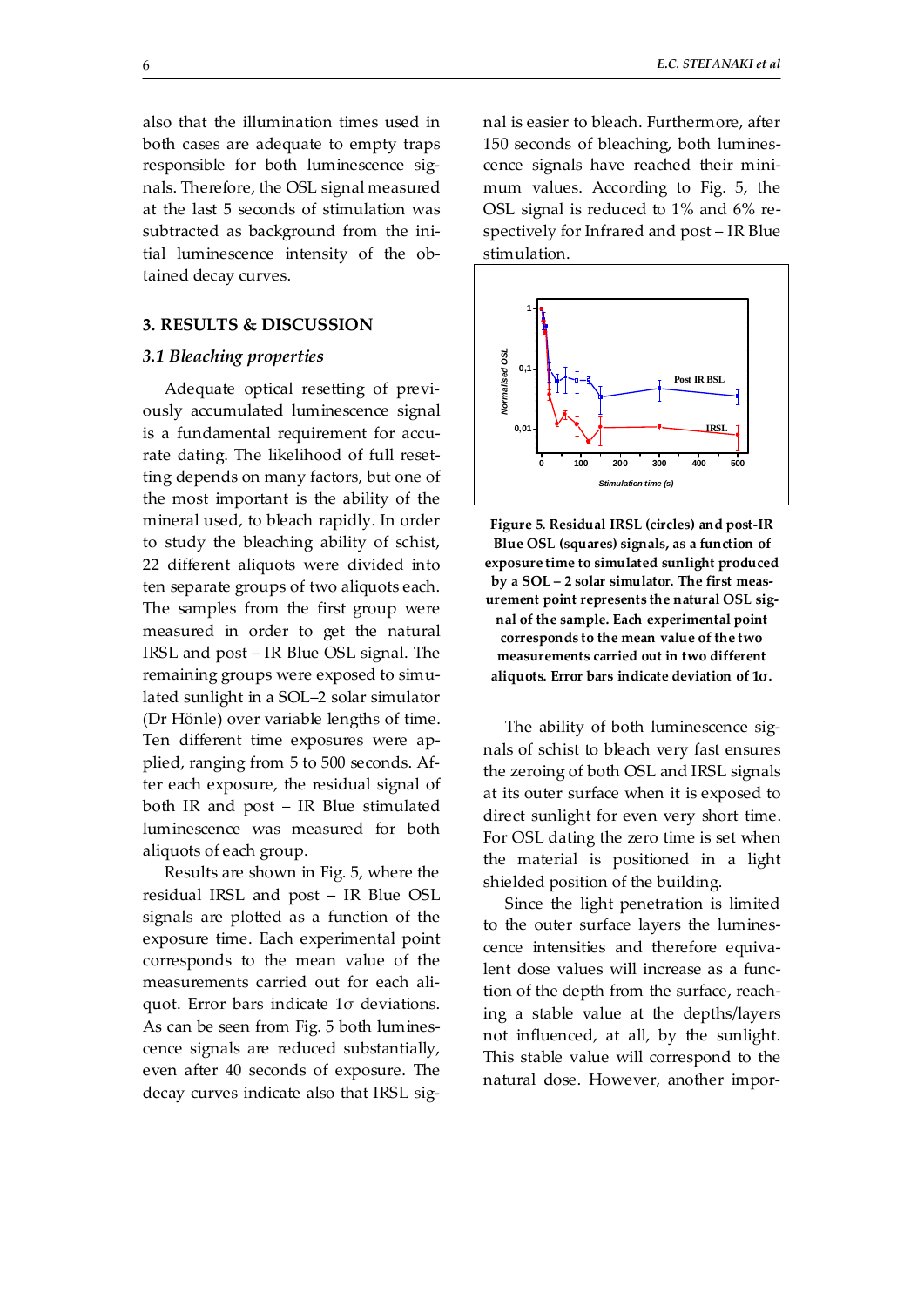tant aspect of bleaching in nature such as the degree to which daylight penetrates the rock surface (Liritzis et al., 1997b; Liritzis and Galloway, 1999; Vafiadou et al., 2007) was not studied at all. Further work is required in order to define the bleached depth.

#### *3.2 Sensitization*

Sensitization of the TL signal is an effect commonly found in quartz. Occasionally, however, it is also reported for feldspars (Bailiff and Barnett, 1994). The sensitization of the TL signal of quartz depends on the type of the quartz and mainly on its thermal and radiation history. The sensitization effect appears also in the case for the OSL signal. Furthermore, the stimulation light may cause sensitivity changes as well. So, monitoring the sensitivity changes as a function of successive OSL measurement cycles (Liritzis et al., 2008b), becomes a crucial test especially when single aliquot protocols are to be applied. The OSL sensitization effect in schist was studied by performing measurements at (i) room temperature and (ii) at 125  $^{\circ}$ C after a preheat at  $180\,^0$ C has been applied.

#### *3.2.1 Sensitivity test at room temperature*

Using the same aliquot 20 successive irradiation–OSL measurement cycles were performed. The dose used for each irradiation was 4.25 Gy. The lower Fig. 6 shows the normalised OSL sensitivity in the case of IRSL, whereas the upper Fig. 6 shows the corresponding post – IR Blue. Although no heating was applied, both luminescence signals were sensitized. The IRSL signal, resulting from feldspar shows an increase of 7.2% per cycle, whereas for the post – IR Blue stimulated signal the increase is 2.25% per cycle. In both cases the sensitization yielded is linearly increased versus repetition cycle. The same experiment was carried out in two other aliquots, using different test doses for each, namely 8.5 and 17 Gy respectively. The results were similar, indicating a strong sensitization of the order of 7-9% per cycle for the IRSL signal and smooth sensitization of the order of 1.5-2.5% per cycle for the post – IR Blue OSL signal. The sensitization of feldspars, prevent the use of single aliquot measurements, unless a sensitivity correction is achieved, while the sensitization of quartz will have a lesser impact in similar measurements.΄



**Figure 6. Normalised OSL sensitivity, for succesive irradiation – OSL measurement cycles performed at room temperature. The irradiation dose used for each cycle was 4.25 Gy. The upper figure shows the normalised OSL sensitivity in the case of post-IR Blue OSL, while the lower figure shows the respective IRSL sensitivity. Error bars indicate deviation of 1σ. The solid lines represent the linear regression fitted line.**

A basic requirement for any single aliquot protocol, in order to enable reliable palaeodose measurements is that any change in the luminescence sensitivity of samples is monitored, as well as properly corrected for, in the course of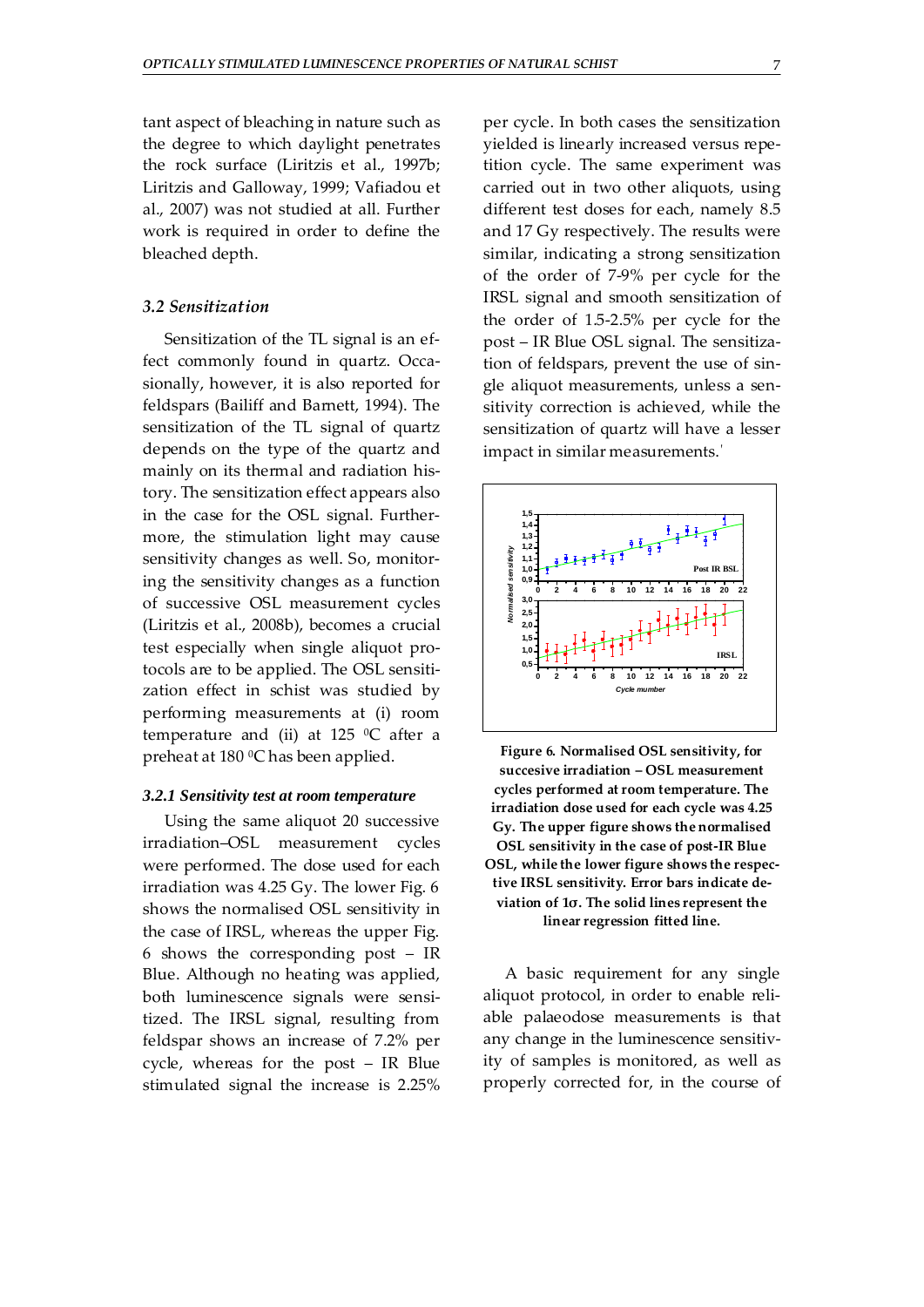the protocol. The most established single aliquot protocol is the single-aliquot regenerative dose (SAR) protocol (Murray and Wintle, 2000), which compensates for any sensitivity changes, occurring as a result of regeneration of the OSL signal, by using a test dose to measure the OSL sensitivity appropriate to the regenerated signals; this is then used for sensitivity changes (Murray and Mejdahl, 1999).

In order to check, whether this particular sensitivity correcting methodology is applicable to schist, the preceding 20 successive measurements were divided into two groups. The first group includes the signal that was obtained from the even measurements (2, 4, 6, etc) and was considered as the test dose signal (Ti), whereas the second group includes the signal from the odd measurements (1, 3, 5, etc) corresponded to the main dose measurements (Li ). Since sensitivity is linearly enhanced with successive cycles, for both luminescence signals (according to Fig. 6), it is expected that the ratio Ri=Li/Ti provides the corrected signal as far as its sensitivity is concerned. In the present experiment the test dose is equal to the main dose and as a result, the ratio Ri of the corrected signal is expected to be approximately equal to 1. Results indicated ratio values close to unity for both signals, namely  $R_{4.25} = 1.026 \pm 0.052$  in the case of IRSL and  $0.975 \pm 0.065$  for the post – IR Blue OSL. This leads to the conclusion that a test dose can be used to correct the sensitization occurring in schist's signal, and the single aliquot protocol can be used accordingly for OSL measurements at room temperature.

However, before the latter conclusion can be undoubtedly claimed, a lack of dose dependence must be shown (Wintle and Murray, 2006). This is experimentally verified by performing measurements on 2 different aliquots as following; each aliquot was subjected to 10 successive irradiation – RT OSL measurement (Li) cycles, using the main doses of 8.5 and 17 Gy respectively. In both cases, after each cycle, a test dose irradiation – RT OSL measurement (Ti) cycle was subjected, using the fixed test dose of 4.25 Gy. Twice again, for both luminescence signals, the mean ratio Ri=Li/Ti provides the corrected signal as was expected, namely  $R_{8.5} = 2.074 \pm 0.072$  and  $R_{17} = 4.34 \pm 0.25$  in the case of IRSL, while for the post – IR Blue OSL signal  $Rs_{.5}$  =  $1.975 \pm 0.095$  and R<sub>17</sub> = 3.8  $\pm$  0.175.

# 3.2.2 Sensitivity test at 125 °C

In order to monitor the sensitivity changes of schist's OSL signal, when the latter is measured at the temperature of 125  $\degree$ C, 3 different aliquots were used. Each one was subjected to 9 successive irradiation – preheating – OSL measurement cycles. Three different doses were used for the irradiations of each aliquot, namely 4.25, 8.5 and 17 Gy. Each aliquot was preheated for 10 s at  $180^{\circ}$  C prior to each OSL measurement. Fig. 7 presents the normalised OSL sensitivity in the case of IRSL (lower figure) as well as of Post- IR Blue OSL signal, (upper figure), in the case of an administered dose of 17 Gy. As can be seen from Fig. 7, the normalised sensitivity of both luminescence signals does not seem to vary significantly between the successive irradiation – preheating – OSL measurement cycles. This is also the case for the other two test doses, all yielding similar results.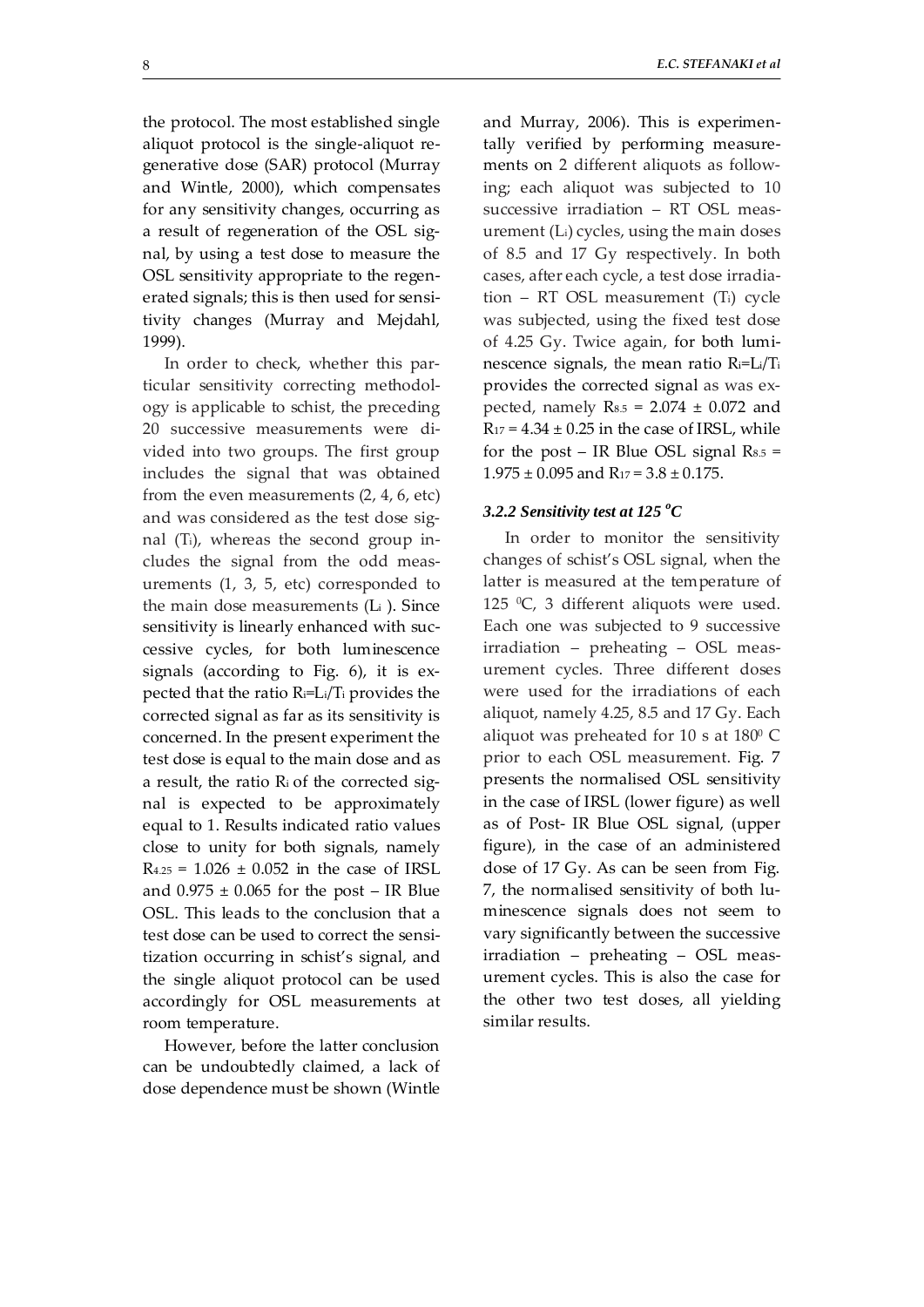

**Figure 7. Normalised OSL sensitivity for IRSL signal (lower figure) as well as the post-IR Blue OSL signal (upper figure) and the IRSL signal (lower figure) measured at 125 oC after a 10 s preheat at 180 oC, for succesive irradiation – OSL measurement cycles. The irradiation dose used for each cycle was 17 Gy. Error bars indicate deviation of 1σ.** 

#### *3.3 Dose response*

The dose response is defined as the functional dependence of the intensity of the measured luminescence signal upon the absorbed dose (McKeever et al, 1995). The ideal dosimetric material should have a linear dose response over a wide range of doses. However, dosimeters used in practical dosimetry, such as quartz, exhibit a variety of non linear effects.

For the determination of the dose response curves of schist, only bleached aliquots were used. The OSL dose response curves were obtained using both the multiple aliquot and the single aliquot approach. In the first case one sample is irradiated successively with increasing doses, whereas for the multiple aliquot procedures a different aliquot is used for each cycle of irradiation- measurement. In both cases the irradiation doses that were used covered the range of 0.25 to 75 Gy.

#### *3.3.1. Dose response in multiple aliquots*

The multiple aliquot dose response of schist was carried out at room temperature, as well as, at 125<sup>°</sup>C using a pre-heat at 1800C for 10 seconds. The results are shown in Fig. 8. Solid lines represent the egression lines obtained according to equation  $ln(OSL) = ln(A) + B \cdot ln(D)$ , with *B* giving the degree of sublinearity for each case.

Fig. 8A shows the dose response curves of the post – IR Blue OSL measured at room temperature, where one can see that the linearity is restricted to a dose range between 2.5 and 25 Gy. On the other hand when the measurements were performed at 1250C, Fig. 8B, some degree of sublinearity is observed.

Figures 8(C, D) show the dose response curves of IRSL signals obtained at room temperature and at 125  $^{\circ}$ C respectively. In both cases a very good linear dose response is observed over the entire dose region studied.

#### *3.3.2. Dose response in single aliquot*

As it was shown in sections 3.2.1 and 3.2.2, both IR and post – IR Blue OSL signals, are stable under successive irradiation–preheat–measurement cycles of the same aliquot. Based on this stability the OSL dose response study was applied to a single aliquot for the case of OSL measurements at 125<sup>0</sup>C. The results are shown in Fig. 9, where can be seen that the OSL dose response curves resulting for both stimulation sources are linear over the entire dose region under investigation.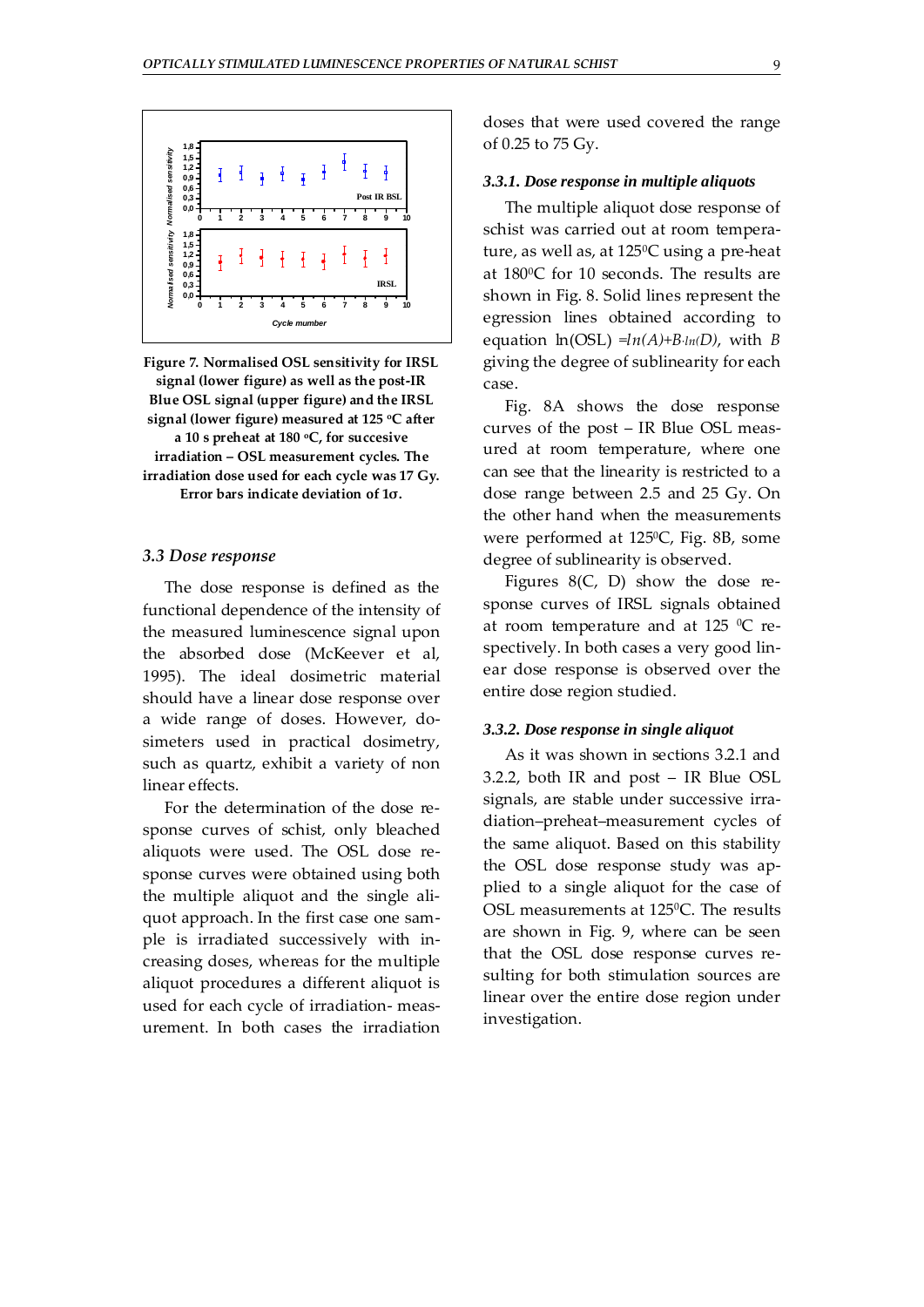

**Figure 8. Dose response curves for the post-IR Blue OSL signal measured at room temperature (A),**  the post- IR BSL signal measured at 125 °C after a 10 s preheat at 180 °C (B), the IRSL signal meas**ured at room temperature (C), and the IRSL signal measured at 125 0C after a 10 s preheat at 180 oC (D) for a dose range of 0.25–75 Gy. Solid lines represent the regression line derived from the equation Y=A·DB. B values (linearity coefficients) have been calculated for the linear region of each dose response curve.** 



**Figure 9. Single aliquot dose response curves for schist for post-IR Blue OSL (upper figure) and IRSL (lower figure). All measurements were performed at 125 °C, after a 10 s preheat at 180 °C. Solid** lines represent the regression line derived from the equation Y=A·D<sup>B</sup>. B values have been calculated **for the linear region of each dose response curve and are presented for each figure independently.**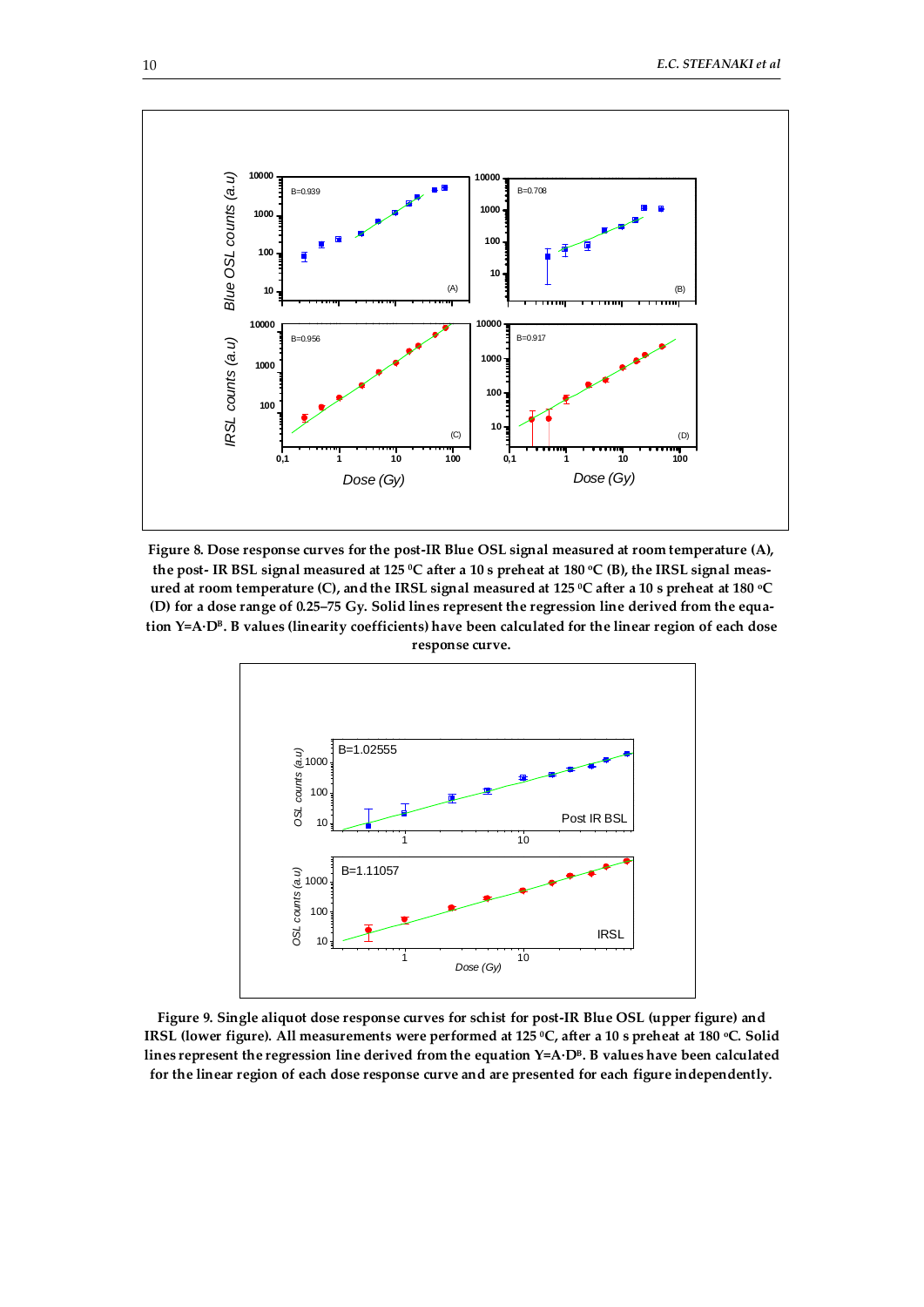# *3.4. Dose recovery with double SAR protocol*

A fundamental test of any dating protocol is whether the value of a previously delivered known laboratory dose can be accurately and precisely determined (Roberts & Wintle, 2003). In order to perform a dose recovery test according to Murray and Wintle (2003), 25 aliquots were divided into five separate groups of five aliquots each. The natural signal of the samples was initially bleached by a 4 hour exposure to simulated daylight in a SOL2 solar simulator. The samples were then stored at room temperature for a time period of 10 Ks. An initial OSL measurement for 300 s was used to verify the effective removal of the natural signal and bleach any additional dose accumulated during the storage time. Then, samples of each group were given the same laboratory β dose. 5 different doses were delivered, one for each group, selected to be in the linear region of the dose response, i.e. in the range between 10 and 75 Gy. The double SAR protocol was then applied. The dose delivered was treated as an unknown, and was estimated by the SAR analysis protocol for both luminescence signals (IRSL and post – IR Blue OSL), with a preheat at 180 $\degree$ C for 10 sec and a test dose of 15 Gy (apart from the measurement where the administered dose was 10 Gy, where the test dose was 5.5 Gy)

Figs 10 and 11 present the data obtained from dose recovery experiments for the post – IR Blue OSL and the IRSL signals respectively, after the application of the double SAR protocol. Measured (recovered) dose (figures A), recycle ratio (figures B) and recuperation values (figures C) are plotted as a function of the delivered dose. Recuperation is expressed as a percentage of the initial signal measured. Open circles represent the values of each measurement, while filled squares stand for the mean values of each group. Error bars indicate 1σ deviation. Solid lines in the case of figures A indicate the ideal situation, where the delivered and recovered doses are equal (Y=X line). In the ideal case, all measured doses, namely all experimental points should lie across this line, for both luminescence signals. Solid lines in both B figures indicate the (ideal) value 1 for the recycle ratio.

As can be seen from Fig. 10A the (double) SAR protocol can be used succesfully in order to recover the dose delivered to schist using the post-IR Blue OSL signal. All experimental values for the measured doses lie very close to the actually deliverd doses. The suitability of the protocol is also strongly supported by the values of the recycle ratios, which lie mainly in the range of  $0.85 - 1.15$ , their mean values, which are very close to unity, as well as the recuperation values, which are less than 10%.

However, this is the case only for the post-IR Blue OSL signal, for the entire dose recovery region studied. IRSL measurements overestimated slightly (1.3%) the lowest delivered dose (10 Gy), while the IRSL SAR protocol provides an increasingly underestimation of the delivered dose as the latter increases, reaching an underestimation value of 34% for the highest delivered dose of 75 Gy. Fig. 11A indicates that the application of the (double) SAR protocol in order to recover the dose delivered to schist using the IRSL signal does not provide reliable estimates of the delivered dose. This is also supported by the extremely high values of the recycle ratios, despite the fact that values of recuperation would yield the exact opposite.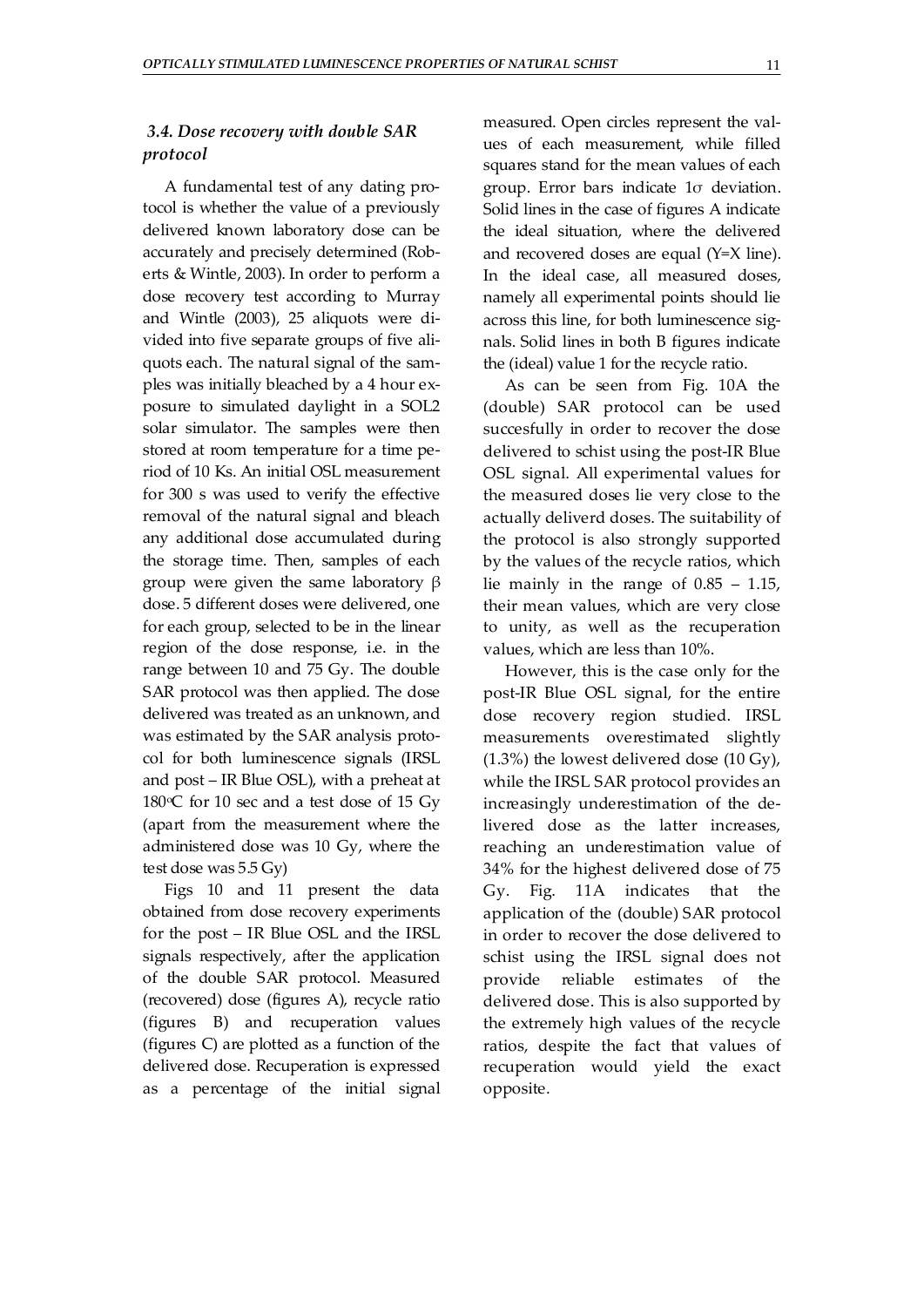

**Figure 10. Measured (recovered) dose (A), recycle ratio (B) and recuperation values (C) for post-IR Blue OSL signal as a function of the administered dose. Recuperation is expressed as a percentage of the initial signal measured. Open circles represent individually measured values of each quantity, while filled squares the respective mean value. Error bars indicate 1σ deviation. Solid lines in figures A and B indicate the ideal situation.**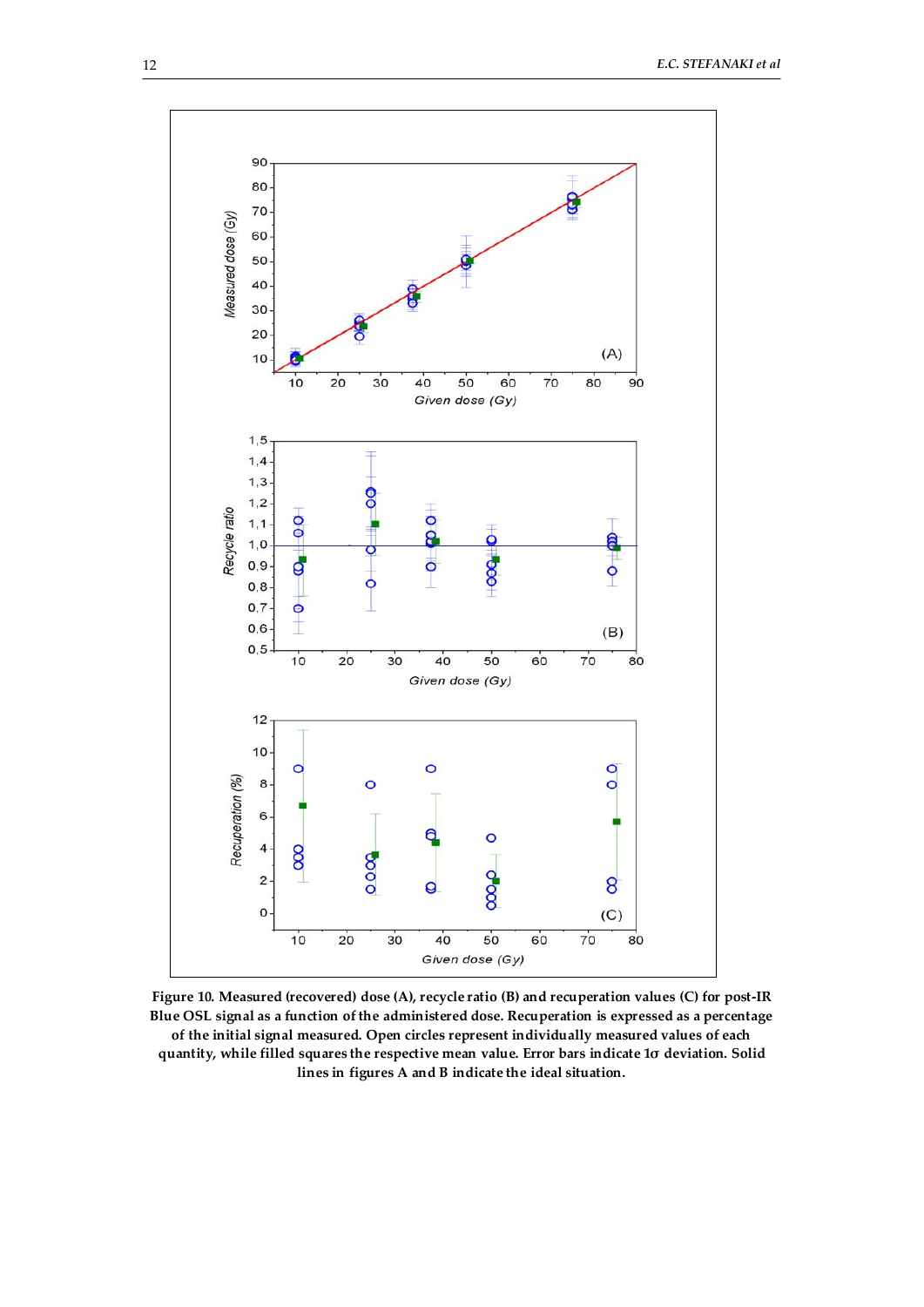

**Figure 11. Measured (recovered) dose (A), recycle ratio (B) and recuperation values (C) for IRSL as a function of the administered dose. Recuperation is expressed as a percentage of the initial signal measured. Open circles represent individually measured values of each quantity, while filled squares the respective mean value. Error bars indicate 1σ deviation. Solid lines in figures A and B indicate the ideal situation.**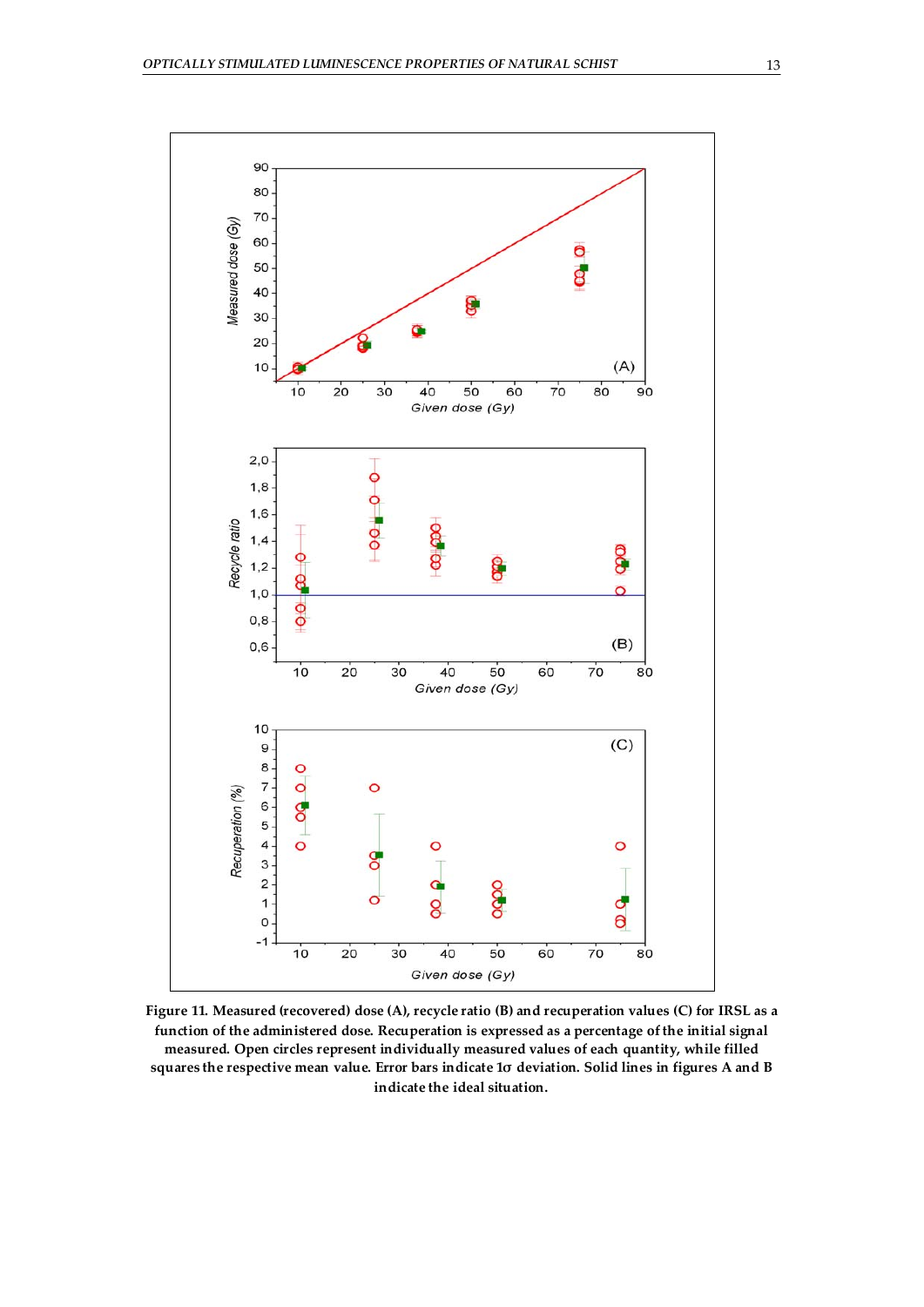## **4. CONCLUSIONS**

The wide spread use of Schist in many historical monuments in ancient Greece and many other parts of the world, in combination with its chemical composition, constitute two powerful motivations for further investigation of this material for luminescent dosimetry purposes. Schist appears to have a number of interesting OSL properties, such as the ability of both IRSL and post-IR blue OSL signals to bleach rapidly when the sample is exposed to sunlight. Furthermore, both signals are fairly stable. However, certain properties such as dose response and the ability to recover successfully a previously delivered dose depend strongly on the type of the luminescence signal studied, as well as the stimulation/measurement mode. In particular, the dose response was found to be linear for radiation doses at least up to 75 Gy for the IRSL signal and at least up to 25 Gy in the case of post-IR Blue OSL. The use of a single aliquot measurement protocol, due to the lack of sensitisation, extends the dose response linearity region up to 75 Gy for the latter. Dose recovery data suggest that the post-IR Blue OSL signal provides the more reliable value of De, indicating the suitability of the specified post- IR Blue OSL (double) SAR procedure to recover successfully the dose delivered to schist. These properties of the schist suggest that it can be a promising candidate for archaeological dating and retrospective dosimetry applications, at least in the dose ranges between 0.5 and 25 Gy while using post-IR Blue OSL and up to 75 Gy in the case of IRSL. Further work is required in order to study the solar penetration in several schist samples.

#### **ACKNOWLEDGEMENTS**

The present work was partially funded by the Greek General Secretariat of Research and Technology and the E.C., under the programme "Excellence in Research Institutes GSRT (2nd round)", sub programme "Support for Research Activities in C.E.T.I.".

## **REFERENCES**

- Afouxenidis, D., Stefanaki, E.C., Polymeris, G.S., Sakalis, A., Tsirliganis, N.C., Kitis, G., 2007. TL/OSL properties of natural schist for archaelogical dating and retrospective dosimetry. *Nuclear Instruments and Methods In Physics Research A* 580, 705 – 709.
- Bailiff, I.K., Barnett, S.M., 1994. Characteristics of infrared stimulated luminescence from feldspars at low temperatures. *Radiation Measurements* 23, 541–545.
- Banerjee, D., Murray, A.S., Bøtter-Jensen, L., Lang, A., 2001. Equivalent dose estimation using a single aliquot of polymineral fine grains. Radiation Measurements 33, 73–93.
- Bøtter Jensen, L., 1997. Luminescence techniques: Instrumentation and Methods. *Radiation Measurements* 27, 749- 768.
- Bøtter Jensen, L., Bulur, E., Duller, G.A.T., Murray, A.S., 2000. Advances in luminescence instrument systems. Radiation Measurements 32, 523 – 528.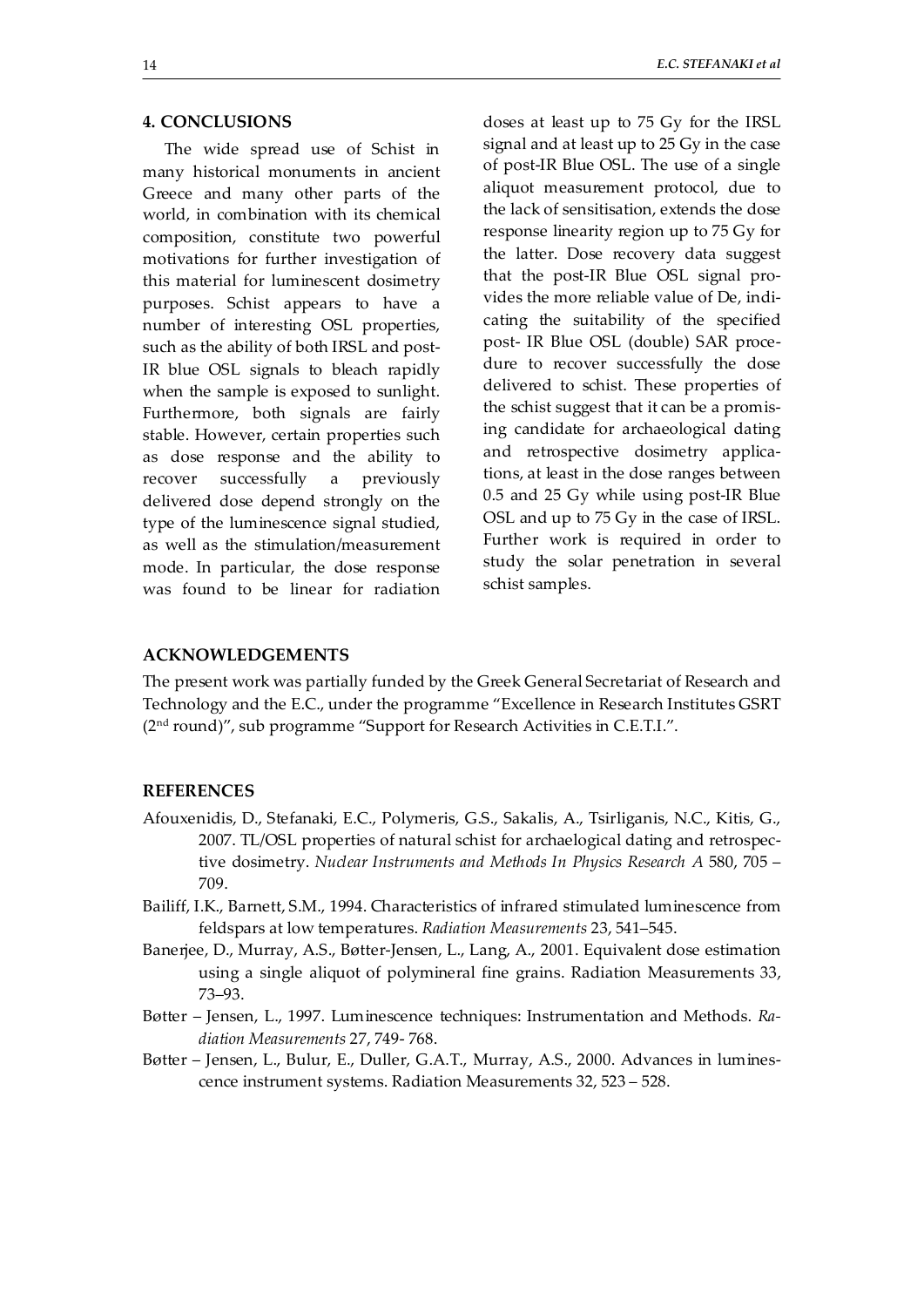- Bøtter Jensen, L., McKeever, S. W. S., Wintle, A. G., 2003. Optically Stimulated Luminescence Dosimetry. Elsevier, Amsterdam.
- Clarke, M. L., Rendell H. M., 1997. Infra- red stimulated luminescence spectra of alkali feldspars. *Radiation Measurements* 27 (2), 221- 236.
- Duller, G.A.T., Bøtter-Jensen, L., 1993. Luminescence from potassium feldspars stimulated by infrared and green light. *Radiation Protection Dosimetry* 47, 683–688.
- Huntley, D. J., Godfrey Smith, D. I., Thewalt, M. I., 1985. Optical dating of sediments. *Nature*, 313, 105 – 107.
- Greilich, S., Glasmacher, U.A. and Wagner, G.A., 2005. Optical dating of granitic stone surfaces. *Archaeometry*, 47, 645-665.
- Liritzis, I., 1994. A new dating method by thermoluminescence of carved megalithic stone building. *Comptes Rendus de l' Academie des Sciences* – Serie II, 319, 603 – 610.
- Liritzis, I., 2000. Advances in thermo- and opto- luminescence dating of environmental materials (sedimentary deposits) Part I : techniques. *Global Nest* 3 – 27 (Part II: Applications. Global Nest 29 – 49).
- Liritzis, I., Galloway, R. B., Hong, D.J., 1997a. Single aliquot dating of ceramics by green light stimulation of luminescence from quartz. Nuclear Instruments and Methods in Physics Research B 132, 457 – 467.
- Liritzis, I., Guibert, P., Foti, F., Schvoerer, M., 1997b. The Temple of Apollo (Delphi) strengthens novel thermoluminescence dating method. Geoarchaeology, 12 (5), 479 – 496.
- Liritzis, I., Galloway, R. B., 1999. Dating implications from solar bleaching of thermoluminescence of ancient marble. Journal of Radioanalytic and Nuclear Chemistry,  $241 (2)$ ,  $361 - 368$ .
- Liritzis, I., Katsanopoulou, D., Soter, S., Galloway, R.B., 2001. In search of ancient Helike, Gulf of Corinth, Greece. Journal of Coastal Research 17, 118 – 123.
- Liritzis, I., Sideris, C., Vafiadou, A., Mitsis, J., 2008a. Mineralogical, petrological and radioactivity aspects of some building material from Egyptian Old Kingdom monuments. Journal of Cultural Heritage 9, 1 – 13.
- Liritzis, I., Kitis, G., Galloway, R.B., Vafiadou, A., Tsirliganis, N.C., Polymeris, G.S., 2008b. Probing luminescence dating of archaeologically significant carved rock types. *Mediterranean Archaeology and Archaeometry* 8 (1) 61 – 79.
- McKeever, S. W. S., Moscovitch, M., & Townsend, P. D. (1995). Thermoluminescence dosimetry materials: Properties and uses. Ashford, UK: Nuclear Technology Publishing.
- McKeever, S. W. S., 2001. Optically stimulated luminescence dosimetry. Nuclear Instruments and Methods in Physics Research B 184, 29 – 54.
- Murray, A.S, Mejdahl, V, 1999.Comparison of regenerative-dose single –aliquot and multiple –aliquot (SARA) protocols using heated quartz from archaeological sites. *Quaternary Science Reviews* 18 (2), 223-229.
- Murray, A.S., Wintle, A.G., 2000. Luminescence dating of quartz using an improved single-aliquot regenerative-dose protocol. *Radiation Measurements* 32, 57–73